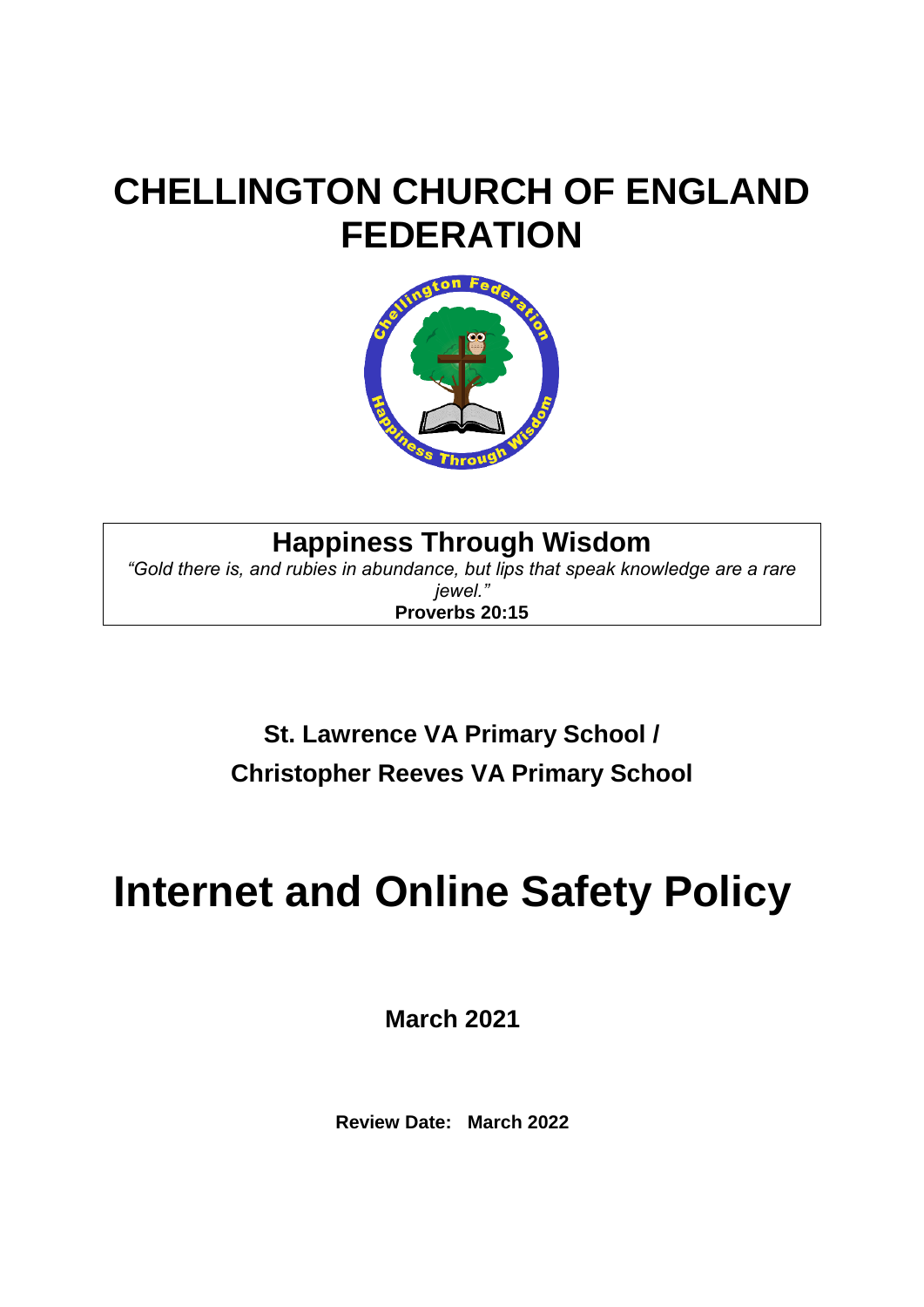#### **Statement of Intent**

ICT is an essential resource and plays an important role in the everyday lives of children, young people and adults. Consequently, the use of the Internet as a tool to develop learning and understanding has also become an integral part of school and home life.

Information and Communication Technology covers a wide range of resources including web-based and mobile learning. It is also important to recognise the constant and fast paced evolution of ICT within our society as a whole. Currently the internet technologies children and young people are using both inside and outside of the classroom include:

- Websites
- Apps
- E-mail, Instant Messaging and chat rooms
- Social Media, including Facebook and Twitter
- Mobile/ Smart phones with text, video and/ or web functionality
- Other mobile devices including tablets and gaming devices
- Online Games
- Learning Platforms and Virtual Learning Environments
- Blogs and Wikis
- Podcasting
- Video sharing
- Downloading
- On demand TV and video, movies and radio / Smart TVs

Whilst exciting and beneficial both in and out of the context of education, much ICT, particularly web-based resources, are not consistently policed. All users need to be aware of the range of risks associated with the use of these Internet technologies and that some have minimum age requirements (13 years in most cases).

The Chellington Federation understand the responsibility to educate our pupils on e-Safety Issues; teaching them the appropriate behaviours and critical thinking skills to enable them to remain both safe and legal when using the internet and related technologies, in and beyond the context of the classroom.

Schools hold personal data on learners, staff and others to help them conduct their day-today activities. Some of this information is sensitive and could be used by another person or criminal organisation to cause harm or distress to an individual. The loss of sensitive information can result in media coverage, and potentially damage the reputation of the school. This can make it more difficult to use technology to benefit learners.

Everybody in the school community has a shared responsibility to secure any sensitive information used in their day to day professional duties and even staff not directly involved in data handling should be made aware of the risks and threats and how to minimise them.

Both this policy and the Acceptable Use Agreement (for all staff, governors, regular visitors [for regulated activities] and pupils) are inclusive of both fixed and mobile internet; technologies provided by the school (such as PCs, laptops, mobile devices, webcams, whiteboards, digital video equipment, etc.); and technologies owned by pupils and staff, but brought onto school premises (such as laptops, mobile phones and other mobile devices).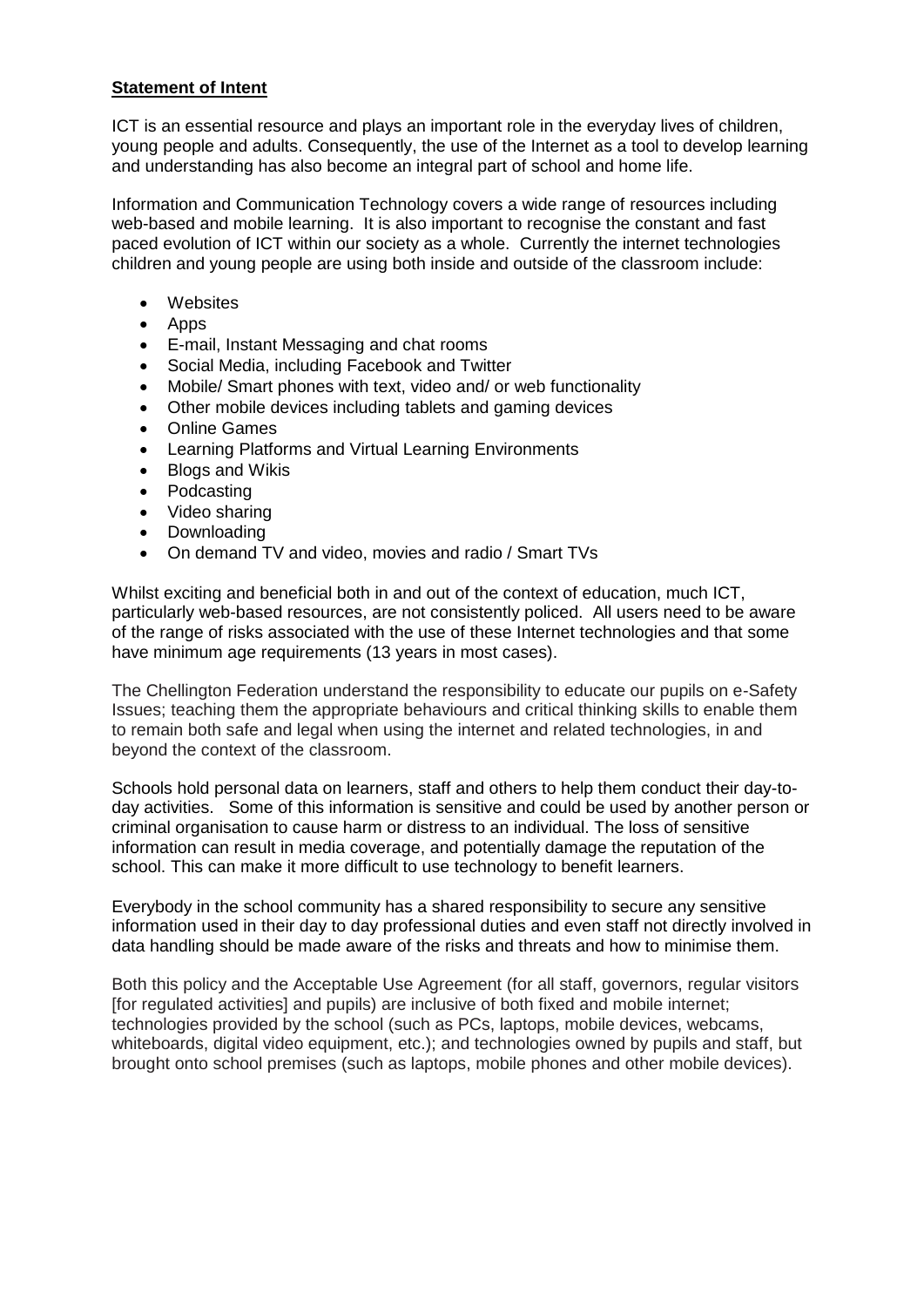### **Incident Reporting**

Any security breaches or attempts, loss of equipment and any unauthorised use or suspected misuse of ICT must be immediately reported to the school's relevant responsible individuals. Additionally, all security breaches, lost/stolen equipment or data (including remote access Secure ID tokens and PINs), virus notifications, unsolicited emails, misuse or unauthorised use of ICT and all other policy non-compliance must be reported to the relevant responsible individuals. The relevant responsible individuals at St Lawrence Primary School and Christopher Reeves Primary School are as follows: The Executive Headteacher, The Designated Safeguarding Lead and the Computing Subject Lead.

#### **Anti-virus and anti-spam system**

- The schools have an up to date anti-virus and anti-spam system provided by Partnership Education and it is monitored and updated weekly.
- If it is suspected that there may be a virus on any school ICT equipment, individuals are to stop using the equipment and contact the Computing Subject Lead immediately.

## **Data Security**

The accessing and appropriate use of school data is something that the Chellington Federation takes very seriously.

## **Security**

- The schools give relevant staff access to its Management Information System, with a unique username and password
- It is the responsibility of everyone to keep passwords secure
- Staff are aware of their responsibility when accessing school data
- Staff have been issued with the relevant guidance documents and the Policy for ICT Acceptable Use
- Staff keep all school related data secure. This includes all personal, sensitive, confidential or classified data
- Staff should avoid leaving any portable or mobile ICT equipment or removable storage media in unattended vehicles.
- It is the responsibility of individual staff to ensure the security of any personal, sensitive, confidential and classified information contained in documents faxed, copied, scanned or printed. This is particularly important when shared copiers (multi-function print, fax, scan and copiers) are used

#### **Managing e-mail**

- The Chellington Federation gives all staff & governors their own e-mail account to use for all school business as a work based tool. This is to protect staff, minimise the risk of receiving unsolicited or malicious e-mails and avoids the risk of personal profile information being revealed
- Staff & governors should use their federation email for all professional communication.
- It is the responsibility of each account holder to keep the password secure. For the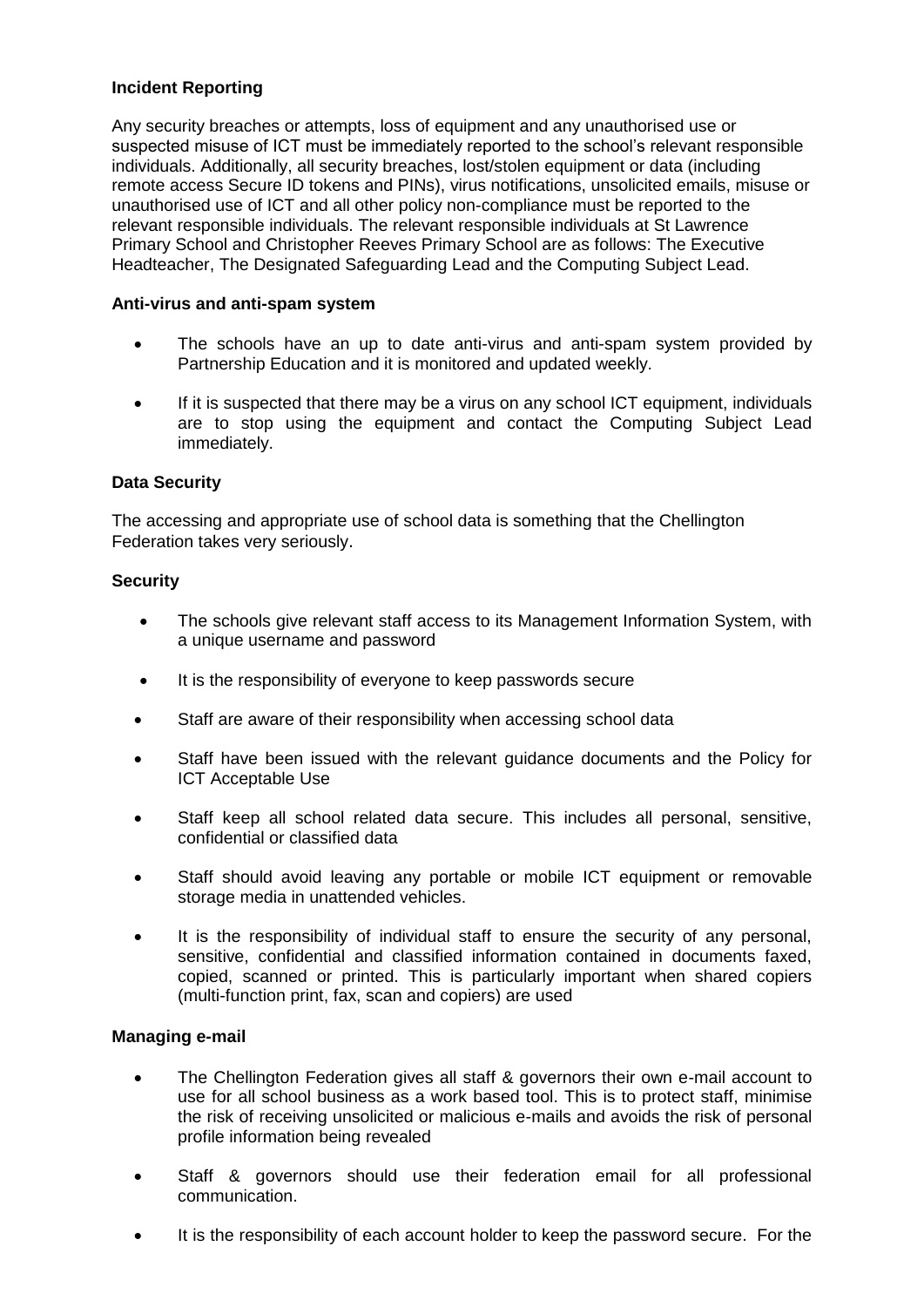safety and security of users and recipients, all mail is filtered and logged; if necessary e-mail histories can be traced. The school email account should be the account that is used for all school business

- Under no circumstances should staff contact pupils, parents or conduct any school business using personal e-mail addresses
- Pupils may only use school approved accounts on the school system and only under direct teacher supervision for educational purposes
- Staff must inform the Computing Subject Lead or their line manager if they receive an offensive e-mail
- Pupils are introduced to e-mail as part of the Computing Programme of Study and monitored accordingly.

#### **Online-Safety in the Curriculum**

ICT and online resources are increasingly used across the curriculum. We believe it is essential for Online-Safety guidance to be given to the pupils on a regular and meaningful basis. Online-Safety is embedded within our curriculum and we continually look for new opportunities to promote Online-Safety.

- Both schools have a framework for teaching internet skills in Computing lessons
- The school provides opportunities within a range of curriculum areas to teach about Online-Safety
- Educating pupils about the online risks that they may encounter outside school is done informally, when opportunities arise and as part of the Online-Safety curriculum
- Pupils are taught about copyright, respecting other people's information, safe use of images and other important areas through discussion, modeling and appropriate activities
- Pupils are made aware of the impact of Cyberbullying and know how to seek help if they are affected by any form of online bullying. Pupils are also made aware of where to seek advice or help if they experience problems when using the internet and related technologies; i.e. parent/ carer, teacher/ trusted staff member, or an organisation such as Cyber Mentors, ChildLine or CEOPS report abuse button

#### **Online-Safety Skills Development for Staff**

- Our staff receive information and training on Online-Safety and how they can promote the 'Stay Safe' online messages
- New staff receive information on the school's acceptable use policy as part of their induction
- All staff have been made aware of their individual responsibilities relating to the safeguarding of children within the context of Online-Safety and know what to do in the event of misuse of technology by any member of the school community
- All staff are expected to incorporate Online-Safety activities and awareness within their curriculum areas and ensure they are adequately informed with up-to-date areas of concern.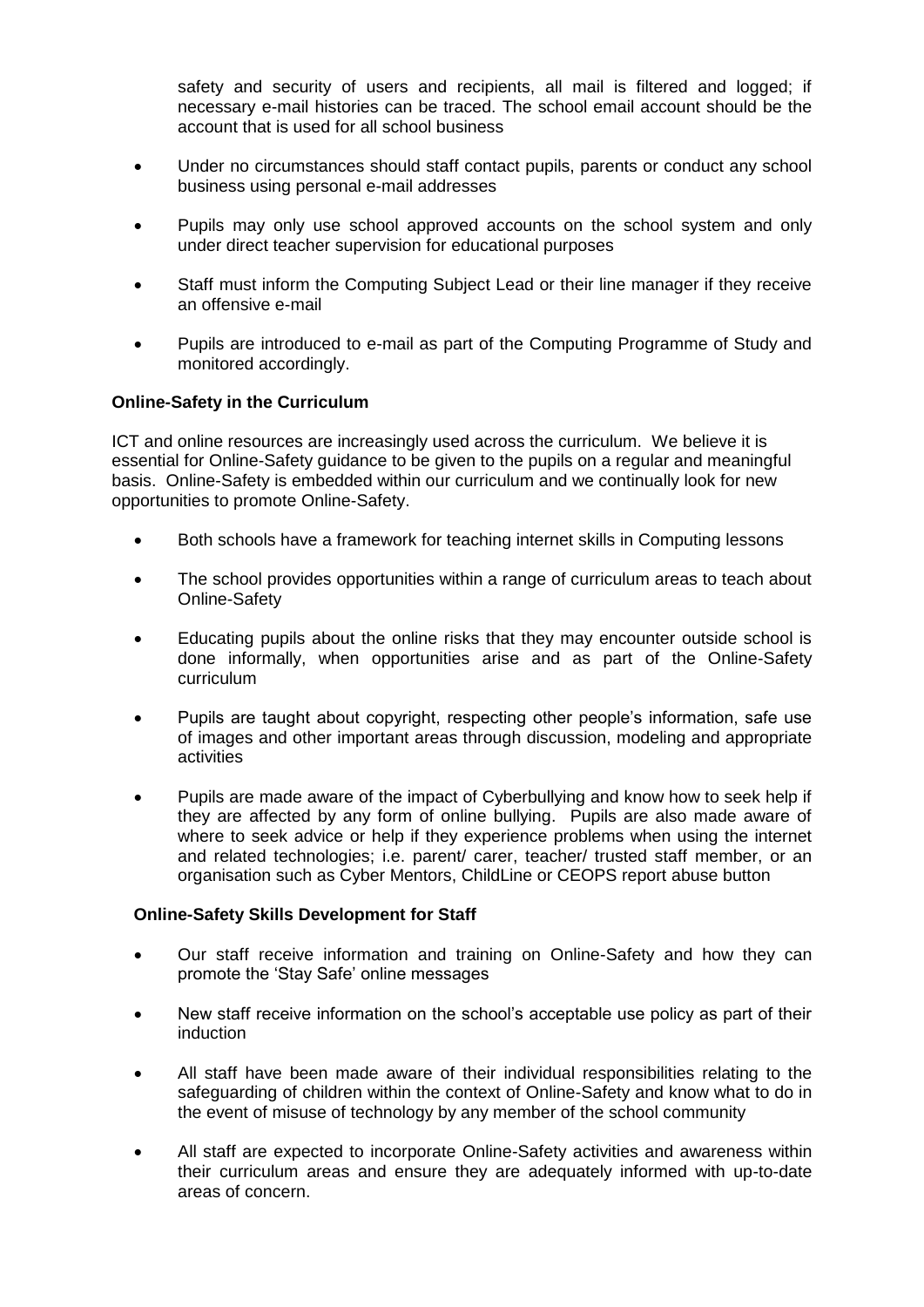## **Managing the School Online-Safety Messages**

- We endeavour to embed Online-Safety messages across the curriculum whenever the internet and/or related technologies are used
- The Online-Safety policy will be introduced to the pupils at the start of each school year
- The key Online-Safety advice will be promoted widely through school displays, newsletters, class activities and so on
- We will participate in Safer Internet Day each year

# **Internet Use**

The internet is an open worldwide communication medium, available to everyone, at all times. Anyone can view information, send messages, discuss ideas and publish material which makes it both an invaluable resource for education, business and social interaction, as well as a potential risk to young and vulnerable people.

Managing the Internet

- The school provides pupils with supervised access to Internet resources through the school's internet connectivity
- Staff will preview any recommended sites, online services, software and apps before use
- Searching for images through open search engines is discouraged when working with pupils
- If Internet research is set for homework, specific sites will be suggested that have previously been checked by the teacher. It is advised that parents re-check these sites and supervise this work. Parents will be advised to supervise any further research
- All users must observe software copyright at all times. It is illegal to copy or distribute school software or illegal software from other sources
- All users must observe copyright of materials from electronic resources
- The federation utilises a content filter to ensure that all web-based content is suitable for the age range of the children at the school. In addition to this, the Hector the Dolphin safety button is installed on all school devices to ensure that if any content does upset or distress a child they are able to deactivate this content immediately and report it. All children at the school are made familiar with this use of this tool

#### **Parental Involvement**

We believe that it is essential for parents/carers to be fully involved with promoting Online-Safety both in and outside of school and to be aware of their responsibilities. We consult and discuss Online-Safety with parents/ carers and seek to promote a wide understanding of the benefits of new technologies, together with the associated risks.

• Parents/carers are asked to read through and sign acceptable use agreements on behalf of their child on admission to the schools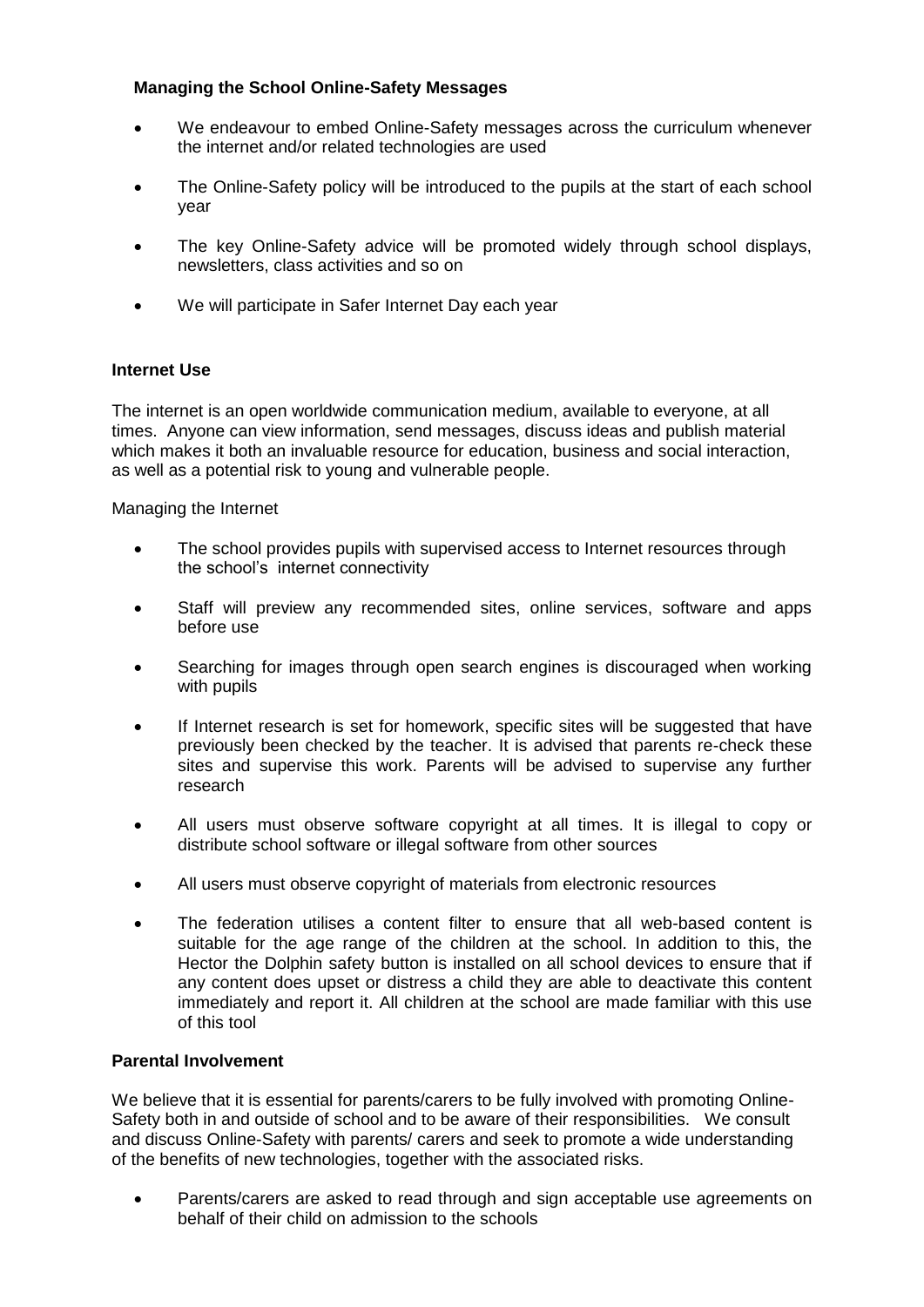- Parents/carers are required to make a decision as to whether they consent to images of their child being taken and used in the public domain (e.g., on school website or Facebook page.)
- Parents/carers are expected to sign a Home-School agreement
- The school disseminates information to parents relating to Online-Safety where appropriate in the form of;
	- o Information evenings
	- o Practical training sessions e.g. current Online-Safety issues
	- o Posters
	- o School website information
	- o Newsletter items
	- o Information home by email

#### **Protecting Personal, Sensitive, Confidential and Classified Information**

- Ensure that any school information accessed from your own PC or removable media equipment is kept secure, and remove any portable media from computers when not attended.
- Ensure you lock your screen before moving away from your computer during your normal working day to prevent unauthorised access
- Ensure the accuracy of any personal, sensitive, confidential and classified information you disclose or share with others
- Ensure that personal, sensitive, confidential or classified information is not disclosed to any unauthorised person
- Ensure the security of any personal, sensitive, confidential and classified information contained in documents you fax, copy, scan or print. This is particularly important when shared copiers (multi-function print, fax, scan and copiers) are used and when access is from a non-school environment
- You must not post on the internet any personal, sensitive, confidential, or classified information, or disseminate such information in any way that may compromise its intended restricted audience

#### **Preventing radicalization**

The government statutory guidance makes clear the need for schools to ensure that children are safe from terrorist and extremist material when accessing the internet in schools. The school ensures that suitable filtering is in place and more generally, all staff work to equip children and young people with the knowledge to stay safe online, both in school and outside. Internet safety is integral to our ICT curriculum as well as other parts of the curriculum such as PSHE and British Values. As with other online risks of harm, every staff member, governor or other adult associated with the school, is made aware of the risks posed by the online activity of extremist and terrorist groups. This is carried out with regular PREVENT training facilitated by Bedford Borough Council.

#### **Safe Use of Images**

#### **Taking of Images and Film**

Digital images are easy to capture, reproduce and publish and, therefore, misuse. We must remember that it is not always appropriate to take or store images of any member of the school community or public, without first seeking consent and considering the appropriateness.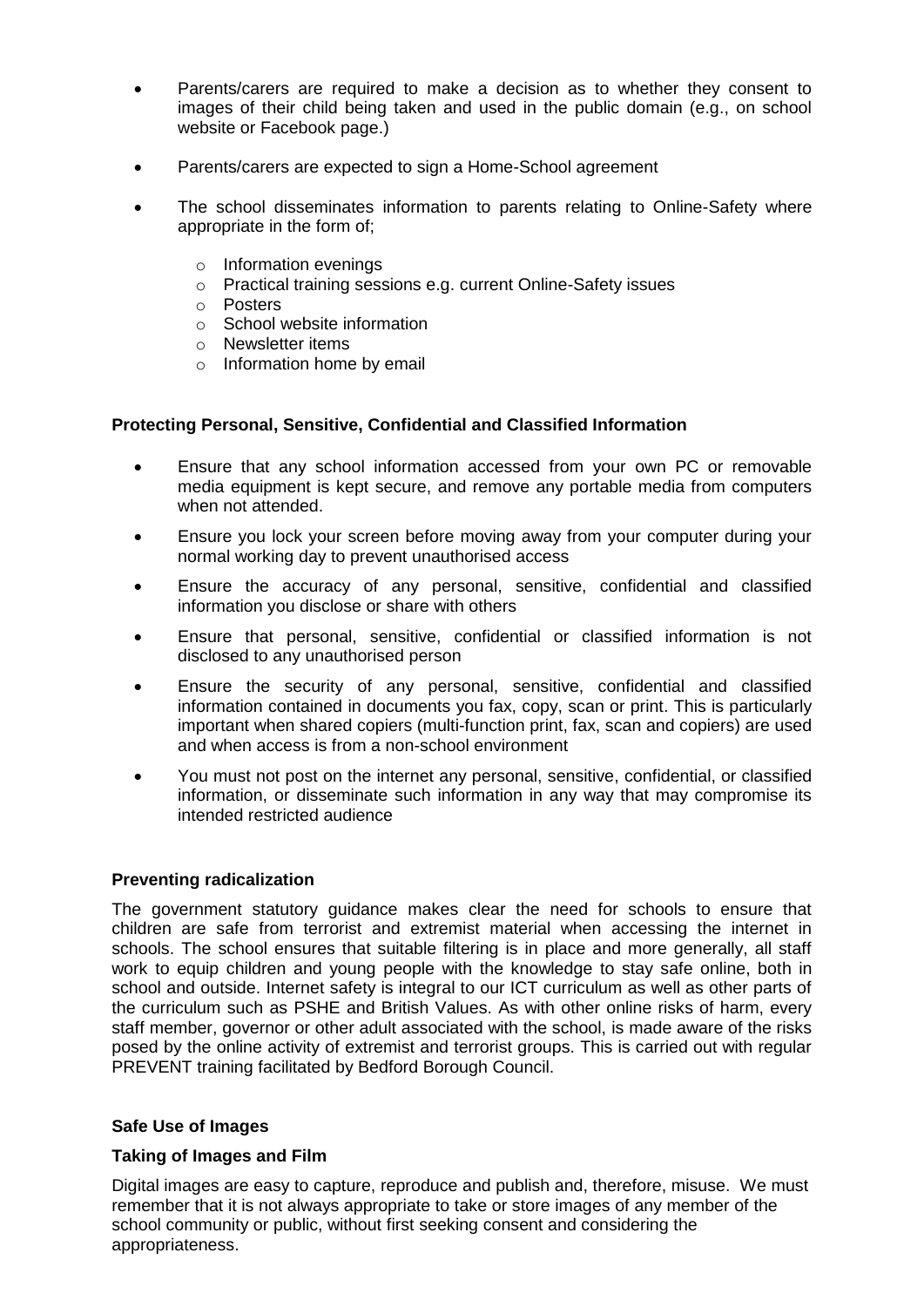- With the written consent of parents (on behalf of pupils) and staff, the schools permit the appropriate taking of images by staff and pupils with school equipment
- Staff are not permitted to use personal digital equipment, such as mobile phones and cameras, to record images of pupils, this includes when on field trips and, as per the Safeguarding Policy and Mobile Phone Policy, personal mobile phones are not permitted in the classrooms whilst pupil are present.
- Pupils are not permitted to use personal digital equipment, including mobile phones and cameras, to record images of pupils, staff and other with advance permission from the Executive Headteacher.
- Pupils and staff must have permission from the Executive Headteacher before any image can be uploaded for publication.

#### **Publishing Pupil's Images and Work**

On a child's entry to the schools all parents/carers will be asked to give permission to use their child's work/photos in the following ways:

- On the school website
- in the school prospectus and other printed publications that the school may produce for promotional purposes
- recorded/ transmitted on a video or webcam

in display material that may be used in the school's communal areas

- in display material that may be used in external areas, i.e. exhibition promoting the school
- general media appearances, e.g. local/ national media/ press releases sent to the press highlighting an activity (sent using traditional methods or electronically)
- in publicity for or resulting from inter-school activities held either on site or at another venue

This consent form is considered valid for the entire academic year unless there is a change in the child's circumstances where consent could be an issue.

Parents or carers may withdraw permission, in writing, at any time. Consent must also be given in writing and will be kept on record by the school.

Pupils' names will not be published alongside their image and vice versa. E-mail and postal addresses of pupils will not be published. Pupils' full names will not be published.

Before posting identifiable student work on the Internet, a check needs to be made to ensure that permission from the parent/carer has been given for work to be displayed.

#### **Storage of Images**

- Images/ films of children are stored on the school's secure server
- Images/films of children are to be removed at the end of the academic year in which that child leaves the school, unless such images/ films are or have been used for the purposes of promoting the school.